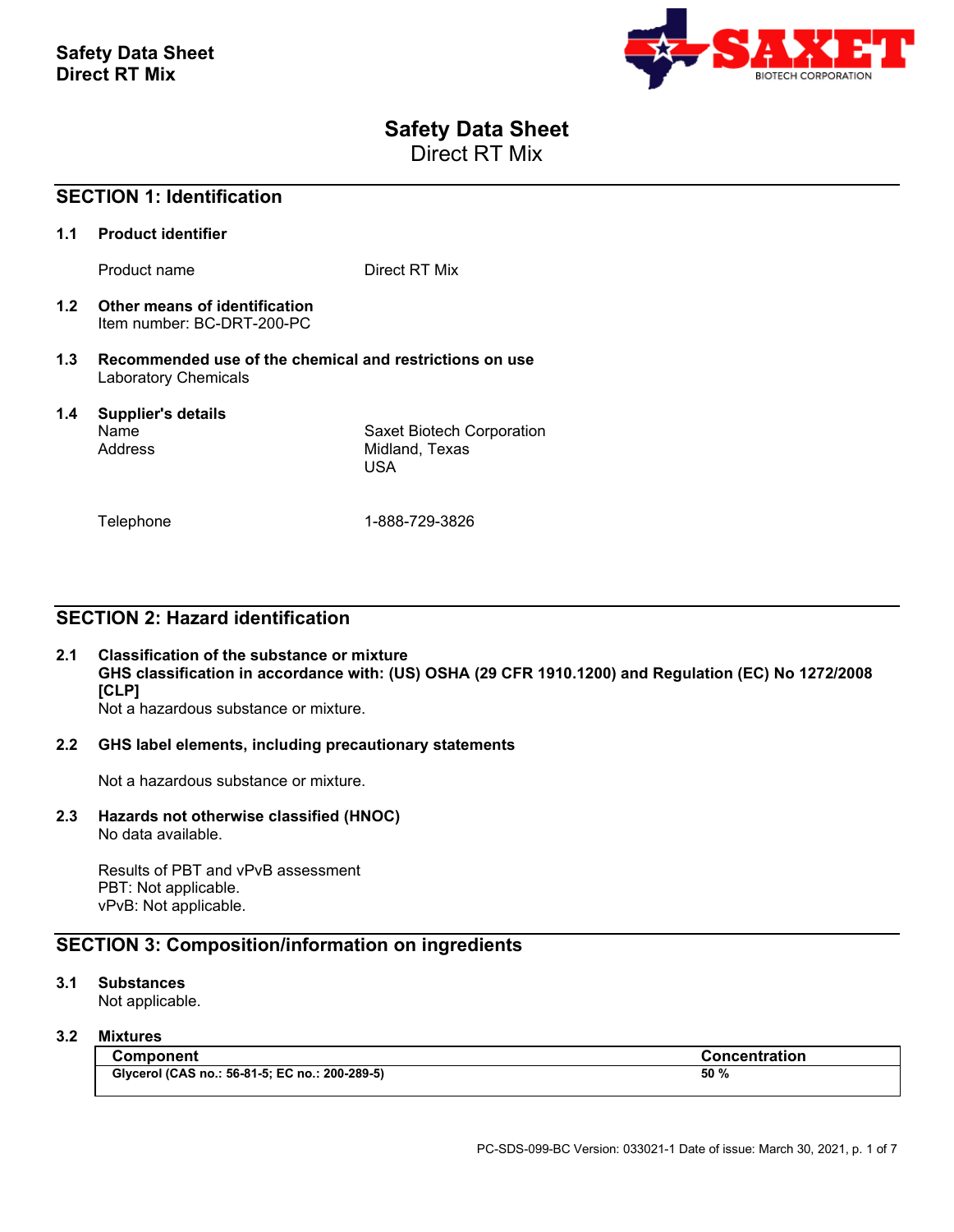

### **SECTION 4: First-aid measures**

#### **4.1 Description of necessary first-aid measures**

| If inhaled              | Remove to fresh air and promote deep breathing. Get medical attention if<br>effects persist.                                                                                                                                                                                      |
|-------------------------|-----------------------------------------------------------------------------------------------------------------------------------------------------------------------------------------------------------------------------------------------------------------------------------|
| In case of skin contact | Wash with plenty of soap and water. Get medical attention if irritation<br>develops or persists.                                                                                                                                                                                  |
| In case of eye contact  | Rinse cautiously with water for several minutes. Remove contact lenses, if<br>present and easy to do. Continue rinsing. If irritation persists, get medical<br>attention                                                                                                          |
| If swallowed            | Call a poison center or doctor if you feel unwell. If vomiting occurs naturally,<br>have victim lean forward to reduce the risk of aspiration. Do NOT induce<br>vomiting unless directed to do so by medical personnel. Never give anything<br>by mouth to an unconscious person. |

#### **4.2 Most important symptoms/effects, acute and delayed** The most important known symptoms and effects are described in the labelling (see section 2) and/or in section 11.

**4.3 Indication of immediate medical attention and special treatment needed, if necessary** Treat symptomatically and supportively.

### **SECTION 5: Fire-fighting measures**

#### **5.1 Suitable extinguishing media** Use water spray, alcohol-resistant foam, dry chemical or carbon dioxide.

- **5.2 Specific hazards arising from the chemical** No data available.
- **5.3 Special protective actions for fire-fighters** Wear self-contained breathing apparatus for firefighting if necessary.

**Further information** No data available.

### **SECTION 6: Accidental release measures**

- **6.1 Personal precautions, protective equipment and emergency procedures** Wear personal protection recommended in Section 8. Avoid breathing vapours, mist or gas. Ensure adequate ventilation.
- **6.2 Environmental precautions** Avoid release to the environment. Do not allow to enter sewers/ surface or ground water.
- **6.3 Methods and materials for containment and cleaning up** Soak up with inert absorbent material. Pick up and keep in suitable, closed containers for disposal.

#### **Reference to other sections**

For disposal see section 13.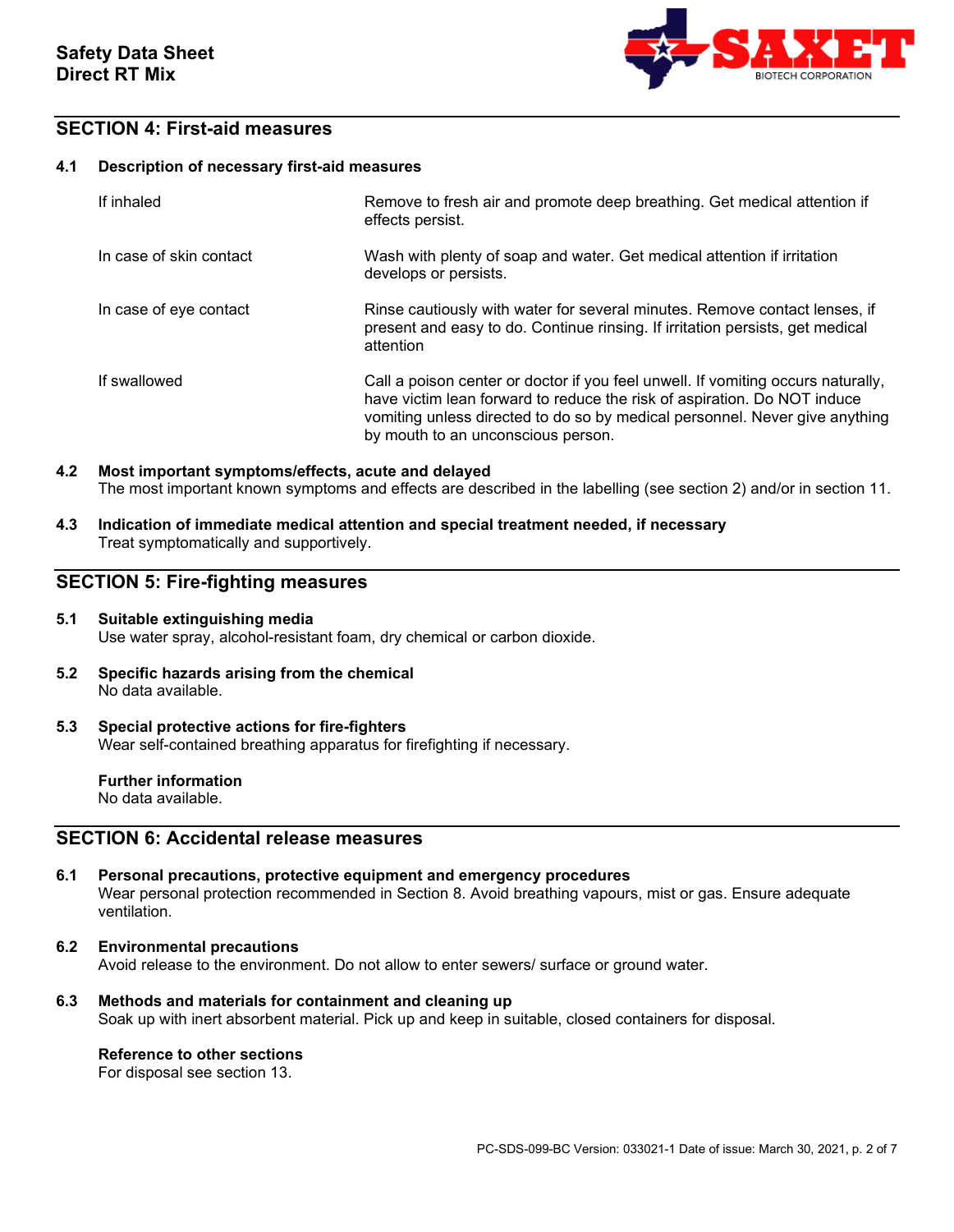

# **SECTION 7: Handling and storage**

#### **7.1 Precautions for safe handling**

Handle in accordance with good industrial hygiene and safety practices. Wash hands with soap and water after handling.

#### **7.2 Conditions for safe storage, including any incompatibilities**

Keep container tightly closed in a dry, cool and well-ventilated place. Containers which are opened must be carefully resealed and kept upright to prevent leakage.

#### **Specific end use(s)**

Apart from the uses mentioned in section 1 no other specific uses are stipulated.

### **SECTION 8: Exposure controls/personal protection**

#### **8.1 Control parameters**

The following constituents are the only constituents of the product which have a PEL, TLV or other recommended exposure limit. At this time, the other constituents have no known exposure limits. **Glycerol (CAS no.: 56-81-5)**  PEL-TWA: 15 mg/m<sup>3</sup> (total dust), 5 mg/m<sup>3</sup> (respirable) (OSHA) PEL-TWA: 10 mg/m<sup>3</sup> (total dust), 5 mg/m<sup>3</sup> (respirable fraction) (Cal/OSHA)

#### **8.2 Appropriate engineering controls**

Use ventilation adequate to keep exposures (airborne levels of dust, fume, vapor, gas, etc.) below recommended exposure limits.

#### **8.3 Individual protection measures, such as personal protective equipment (PPE)**

# **Pictograms**



**Eye/face protection** Safety glasses are recommended.

#### **Skin protection**

Wear protective gloves, such as nitrile gloves.

#### **Body protection**

The type of protective equipment must be selected according to the concentration and amount of the dangerous substance at the specific workplace.

#### **Respiratory protection**

Provide good ventilation. Respiratory protection is not required under normal use conditions. If engineering controls and ventilation are not sufficient to control exposure to below the allowable limits then an appropriate NIOSH/MSHA approved air-purifying respirator with organic vapor/acid gas cartridge and particulate filter, or self-contained breathing apparatus must be used. Supplied air breathing apparatus must be used when oxygen concentrations are low or if airborne concentrations exceed the limits of the air-purifying respirators.

#### **Thermal hazards**

No data available.

#### **Environmental exposure controls**

Avoid release to the environment. Do not allow to enter sewers/ surface or ground water.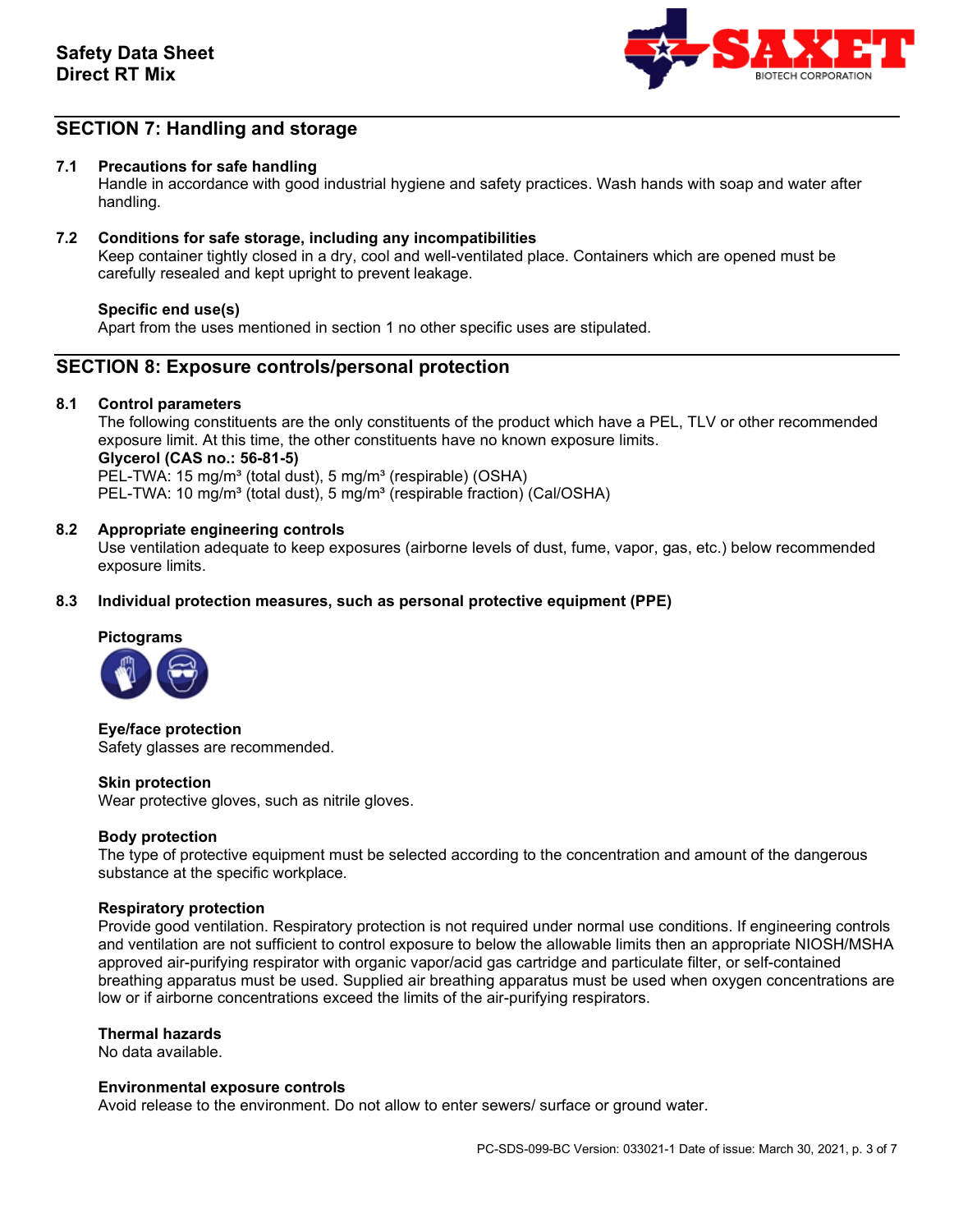

# **SECTION 9: Physical and chemical properties**

#### **Information on basic physical and chemical properties**

Appearance/form (physical state, color, etc.) Colorless liquid<br>Odor Characteristic Odor Characteristic<br>
Odor threshold Characteristic<br>
Odor threshold No data availa Odor threshold **Odor threshold** Controller Modata available.<br>
Dependent Controller Modata available. Melting point/freezing point Initial boiling point and boiling range No data available.<br>Flash point and boiling range Not flammable. Flash point **Flash point in the contract of the Contract of Tammable.**<br>Evaporation rate that the contract of the Not data available. Flammability (solid, gas) Not applicable.<br>
Upper/lower flammability limits No data available. Upper/lower flammability limits and the settlem of the No data available.<br>Upper/lower explosive limits and the No data available. Upper/lower explosive limits and the settlement of the No data available.<br>Vapor pressure No data available. Vapor pressure<br>Vapor density Vapor density<br>
Relative density<br>
Relative density<br>
No data available. Density<br>
Density<br>
Solubility(ies)<br>
Solubility(ies) Partition coefficient: n-octanol/water Auto-ignition temperature and the Not applicable.<br>Decomposition temperature Not applicable. Decomposition temperature<br>Viscosity Explosive properties<br>
Oxidizing properties<br>
Oxidizing properties Oxidizing properties and the control of the Motoxidizing.<br>
Organic Solvents (Note of the Note of the Note of the Note of the Note of the Note of the Note of the Note of Organic Solvents<br>Water Water No data available.<br>
No data available.<br>
No data available.

No data available.<br>No data available. No data available. No data available. Fully miscible with water.<br>No data available. No data available.<br>Not explosive. No data available.

#### **Other safety information** No data available.

# **SECTION 10: Stability and reactivity**

**10.1 Reactivity** 

Non-reactive under normal use conditions.

**10.2 Chemical stability**

Stable under normal storage conditions.

- **10.3 Possibility of hazardous reactions**  No data available.
- **10.4 Conditions to avoid** No data available.

#### **10.5 Incompatible materials** Strong oxidizers, strong acids, strong bases, reactive metals.

#### **10.6 Hazardous decomposition products** No data available.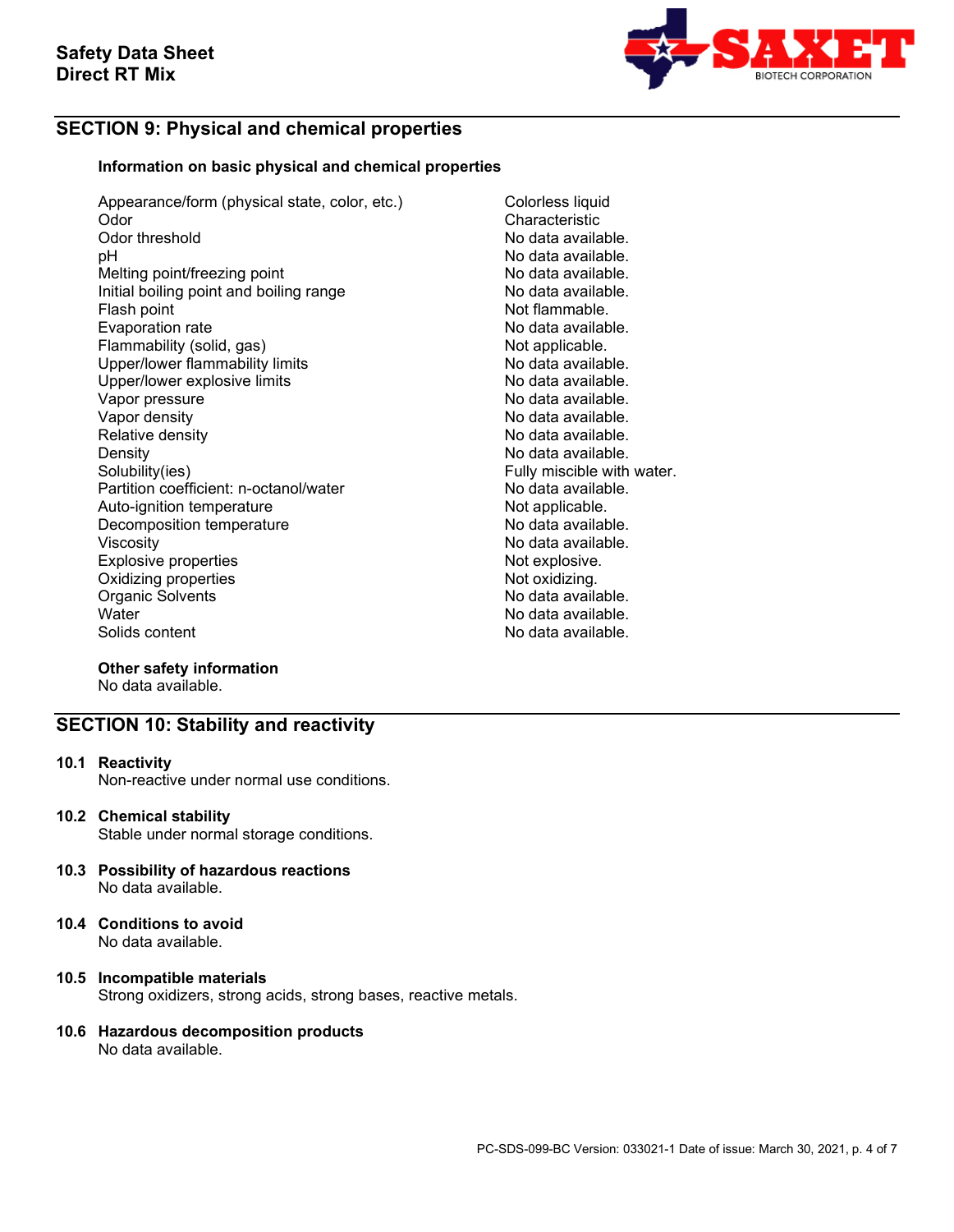

# **SECTION 11: Toxicological information**

#### **Information on toxicological effects**

Likely Routes of Exposure: Eye contact. Skin contact. Inhalation.

#### **Acute toxicity**

Based on available data, classification data are not met.

Components:

Glycerol (CAS no.: 56-81-5) LD50 (oral) – rat - 12600 mg/kg LD50 (skin) – rabbit – > 10000 mg/kg LC50 (inhalation) – rat  $-$  > 570mg/m<sup>3</sup>/1H

#### **Skin corrosion/irritation**

Based on available data, classification data are not met. Overexposure may cause mild skin irritation.

#### **Serious eye damage/irritation**

Based on available data, classification data are not met. May cause mild eye irritation.

#### **Respiratory or skin sensitization**

Based on available data, classification data are not met.

#### **Germ cell mutagenicity**

Based on available data, classification data are not met.

#### **Carcinogenicity**

Based on available data, classification data are not met.

IARC: No component of this product present at levels greater than or equal to 0.1% is identified as a carcinogen or potential carcinogen by IARC.

NTP: No component of this product present at levels greater than or equal to 0.1% is identified as a known or anticipated carcinogen by NTP.

OSHA: No component of this product present at levels greater than or equal to 0.1% is identified as a carcinogen or potential carcinogen by OSHA.

#### **Reproductive toxicity**

Based on available data, classification data are not met.

#### **STOT-single exposure**

Based on available data, classification data are not met.

#### **STOT-repeated exposure**

Based on available data, classification data are not met.

#### **Aspiration hazard**

Based on available data, classification data are not met.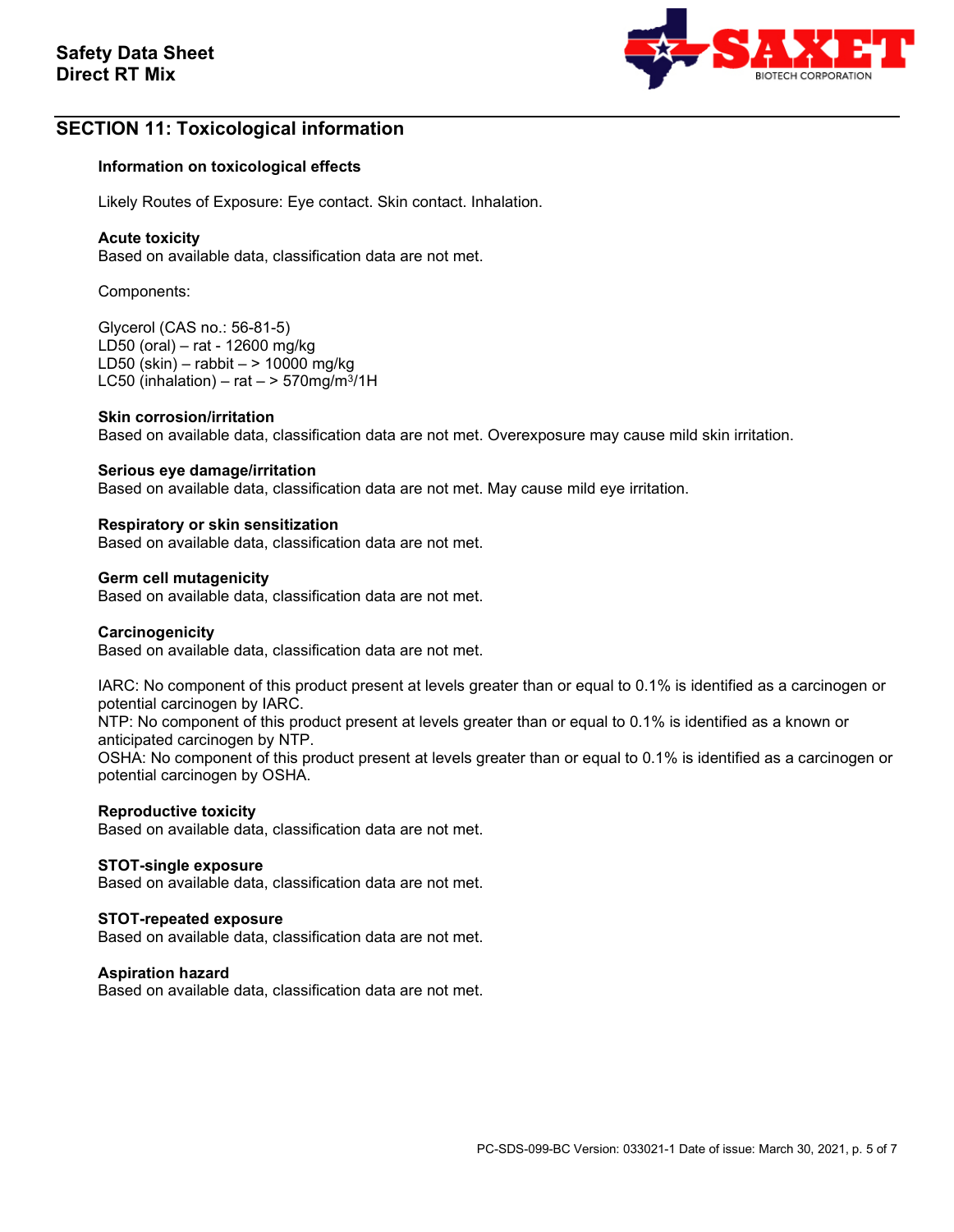

## **SECTION 12: Ecological information**

#### **Toxicity**

No data available on product

**Persistence and degradability** No data available on product

#### **Bioaccumulative potential**

No data available on product

#### **Mobility in soil**

No data available on product.

#### **Results of PBT and vPvB assessment**

PBT/vPvB assessment not available as chemical safety assessment not required/not conducted

#### **Other adverse effects**

No ecological problems are to be expected when the product is handled and used with due care and attention. Do not allow undiluted product or large quantities of it to reach ground water, water course or sewage system.

### **SECTION 13: Disposal considerations**

#### **Disposal of the product**

Disposal should be in accordance with applicable Federal, State and local laws and regulations. Local regulations may be more stringent than State or Federal requirements.

#### **Disposal of contaminated packaging**

Dispose of as unused product.

### **SECTION 14: Transport information**

- **14.1 UN-Number** Not applicable
- **14.2 UN proper shipping name** Not applicable
- **14.3 Transport hazard class(es)** Not applicable
- **14.4 Packing group** Not applicable
- **14.5 Environmental hazards** No data available.
- **14.6 Special precautions for use** No data available.
- **14.7 Transport in bulk according to Annex II of MARPOL and the IBC Code** Not applicable.